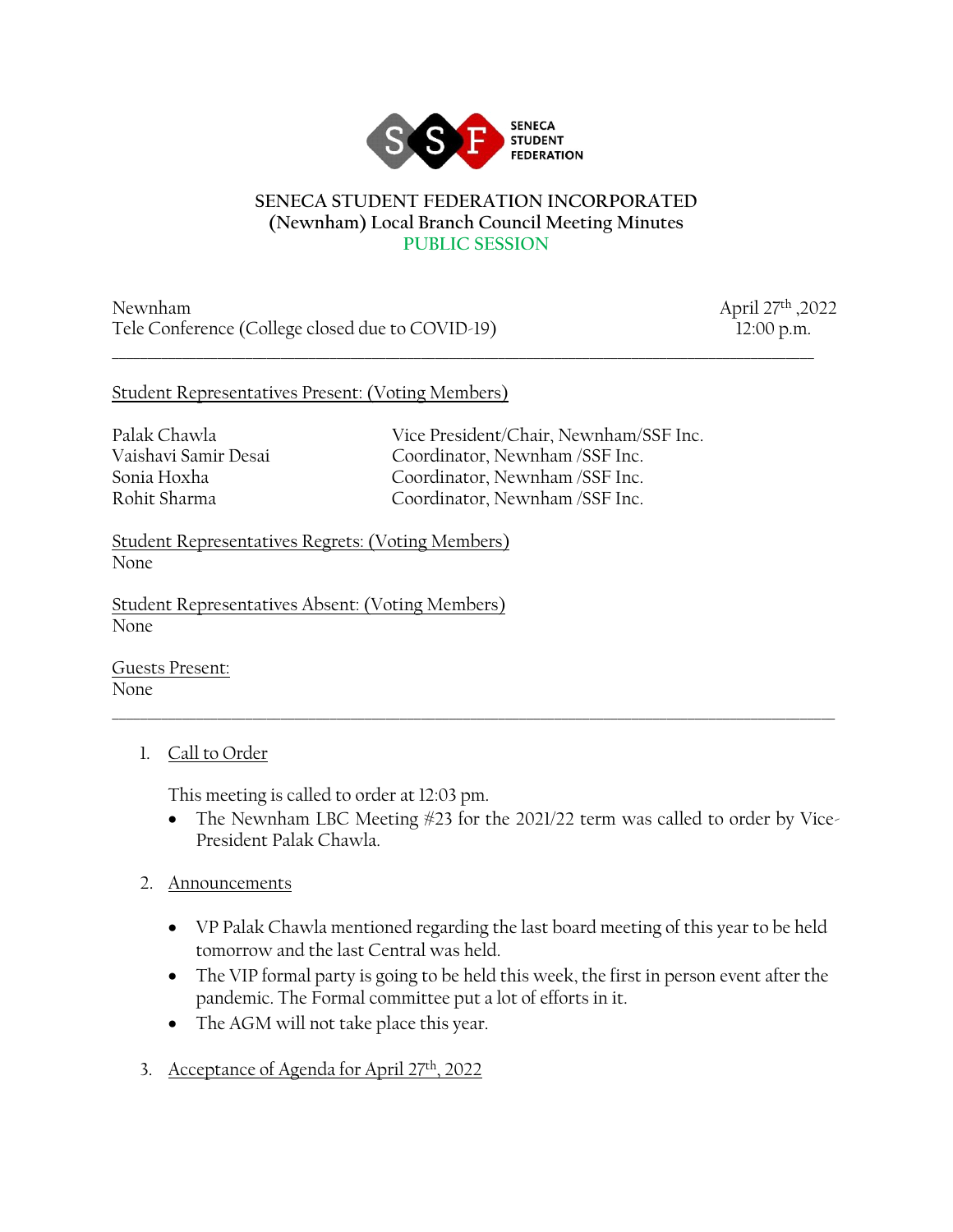It was MOVED by Vaishavi Desai and SECONDED by Sonia Hoxha, "The agenda for April 27<sup>th</sup>,2022, be accepted as presented".

3:0:0 C A R R I E D

## 4. Confirmation of Minutes for April 18th, 2022

It was MOVED by Rohit Sharma and SECONDED by Vaishavi Desai, "to accept April 18th, 2022 meeting minutes as presented".

3:0:0 C A R R I E D

- 5. Business
- a) Council Updates
- The VIP formal party is going to be held tomorrow as of 28<sup>th</sup> April 2022. The dress code is casual formal. VP Palak Chawla also organised a photo booth for the party, and they will provide hard copy photos to the students as memories.
- As it is the end of the year, there was not any serious issue that was needed to be discussed.
- The off-boarding interview was done by all the coordinators, and they needed to fill out the document by 30th April.
- The Newnham SSF area is going to be renovated soon. Discussion is ongoing with the college authorities regarding the new plan and current plan for Metro Grill renovations has been put on hold.
- This LBC meeting was the last meeting for the year 2021-2022 and everyone said them thank you and gave each other best wishes.
- 6. Member's report
	- NA
- 7. Assistance needed from Manager
	- None
- 8. Items to be taken to the Central Level
	- None
- 9. Date and Time of Next Meeting